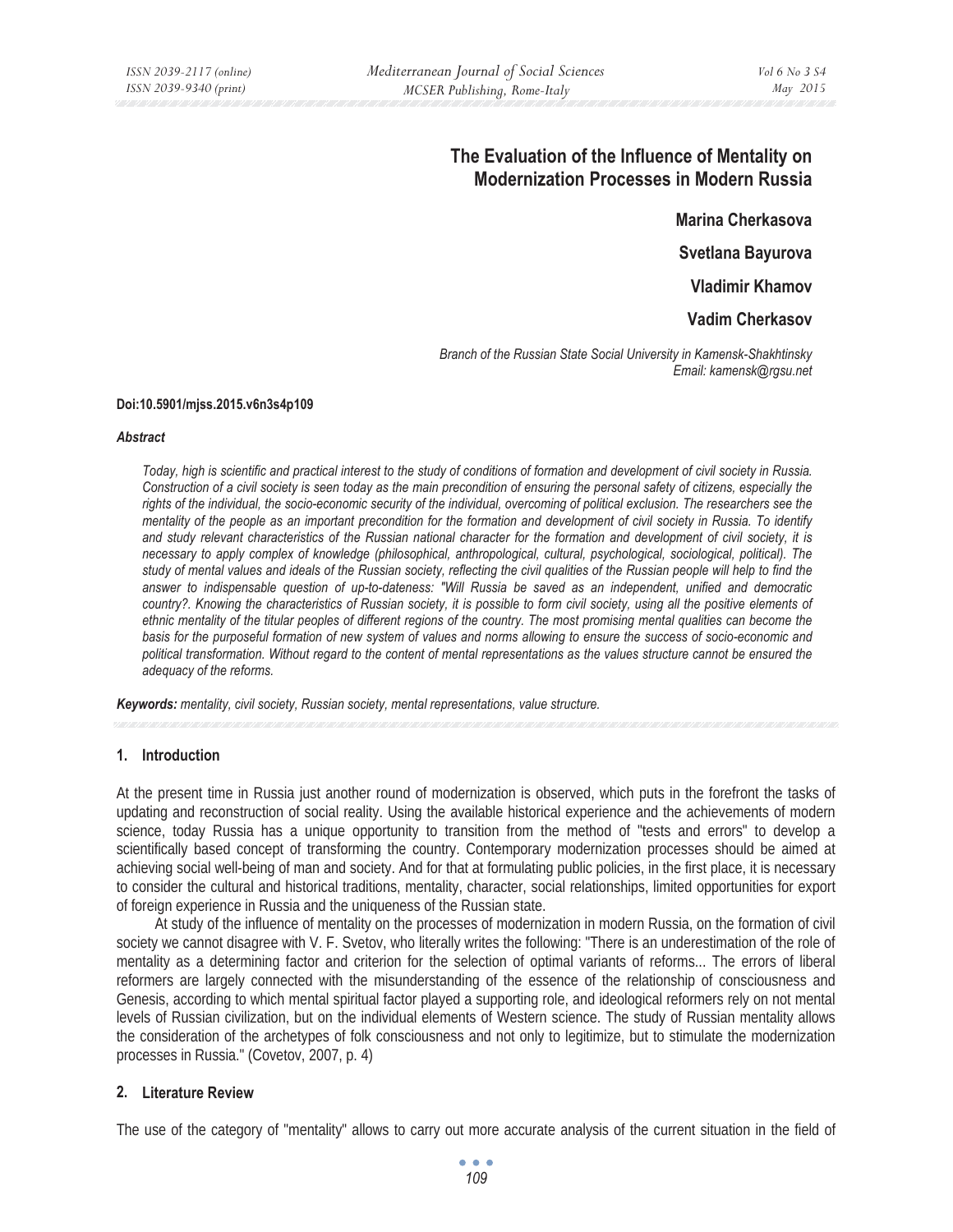| ISSN 2039-2117 (online) | Mediterranean Journal of Social Sciences | Vol 6 No 3 S4 |
|-------------------------|------------------------------------------|---------------|
| ISSN 2039-9340 (print)  | MCSER Publishing, Rome-Italy             | May 2015      |

social, economic and political changes in the lives of Russians, living on different "floors" of a public building.

So, what is included in the concept of "mentality"? According to the definition of a connoisseur of modern concepts of mentality A. Y. Gurevich - "this is the prism through which people and society perceive the world". R. A. Khanakhu defines mentality as "specific, culturally defined and socially reinforced patterns of behavior, significantly distinguishing one patterns of behavior and thinking from another; a system of hierarchically interdependent priorities and values, able to transform into a cultural-psychological and cultural-behavioral automatisms". (Khanakhu, 1997, p. 66)

E. A. Andreeva on the basis of a generalized "portrait" of mentality gives the following definition: "Mentality is a socio - psychological attitudes, automatisms and habits of mind, ways of seeing, representing people belonging to a particular socio-cultural, ethnic community, their "matrix perception", "cultural codes". It has to do with spiritual values of the community, is reflecting in the behavior of people, in sign systems of culture, in ideas and beliefs; involves elements, unconscious carriers of this mentality. (Andreeva, 2005, http://sib-subethnos.narod.ru/p2005/andreeval.htm, p. 28).

The structuring of mentality is directly connected with the concept of nature of mentality. So G. N. Drepa, A. N. and E. J. Dmitrievys suggest that the mentality stands in 3 modalities:

- in the form of a flexible, movable and stable elements of the structure of the human psyche;
- types of relations between person-person, person-group, person-society;
- as the results of this interaction and follow-up activity, forming the so-called mental environment.

Researchers G. O. Usenko, A. A. Pelipenko, I. G. Yakovenko offer their models of structure of mentality.

Understanding whole complexity of defining the mentality, researcher V. V. Kozlovsky presents the mentality structure, consisting of seven blocks:

- 1) meanings system;
- 2) values;
- 3) typical intellectual and affective reactions;
- 4) codes of culture;
- 5) the forms of adopted and rejected behavior;
- 6) social presentations;
- 7) the system of susceptibility.

I. V. Mostovaya and A. P. Skorik, in their work "The archetypes and the benchmarks of the Russian mentality", propose the following structure of mentality:

- 1) Particular culture.
- 2) Spiritual selfbeing.
- 3) Social response.
- 4) Metasocial level.

A. E. Gramnicki identifies seven distinctive features of the Russian mentality:

- moral ethical orientation in contrast to the pragmatic orientation of the West;
- maintaining of good relations, "the truth", "the correctness" of the achieved results and not getting of the end result as in the West;
- enforcement, necessity of order, and not the belief as in the West;
- the predominance of foreign economic goals, and not the belief as in the West;
- antipositional relationships of partners, and not positional behavior as in the West;
- internal motive of the majority of population: "Let he does not have much than I";
- the dominance of the belief in the necessity of a centralized, single solution of problems.

However, to consider this characteristic absolutely true characteristic of the Russian mentality is unlikely to be true. As the principal fundamental in the Russian mentality, is spirituality, focus on the future as opposed to a grounded pragmatism, immediacy. Some features of the Russian mentality are associated with the so-called "effect of the facade".

In the definition of the essence of the phenomenon of mentality, forming schools in mentality has developed their approaches in the area of methodology.

In determining the nature of mentality polar methodological principles and research programs are observed. Some scientists build their assumptions and lead proofs on the understanding of the mentality as a phenomenon of group consciousness and of the psyche and deny the existence of the individual mentality, others see in individuality the only carrier of mentality. Thus most researchers generally do not use information of the natural sciences in this area of knowledge.

We in our study give the following author's definition of mentality. Mentality is a biologically specified, socially and culturally embodied features of variants of thinking and actions of the individual, groups, in General, of a particular society, which are able to accumulate and be transferred into the sphere of the subconscious, performing the further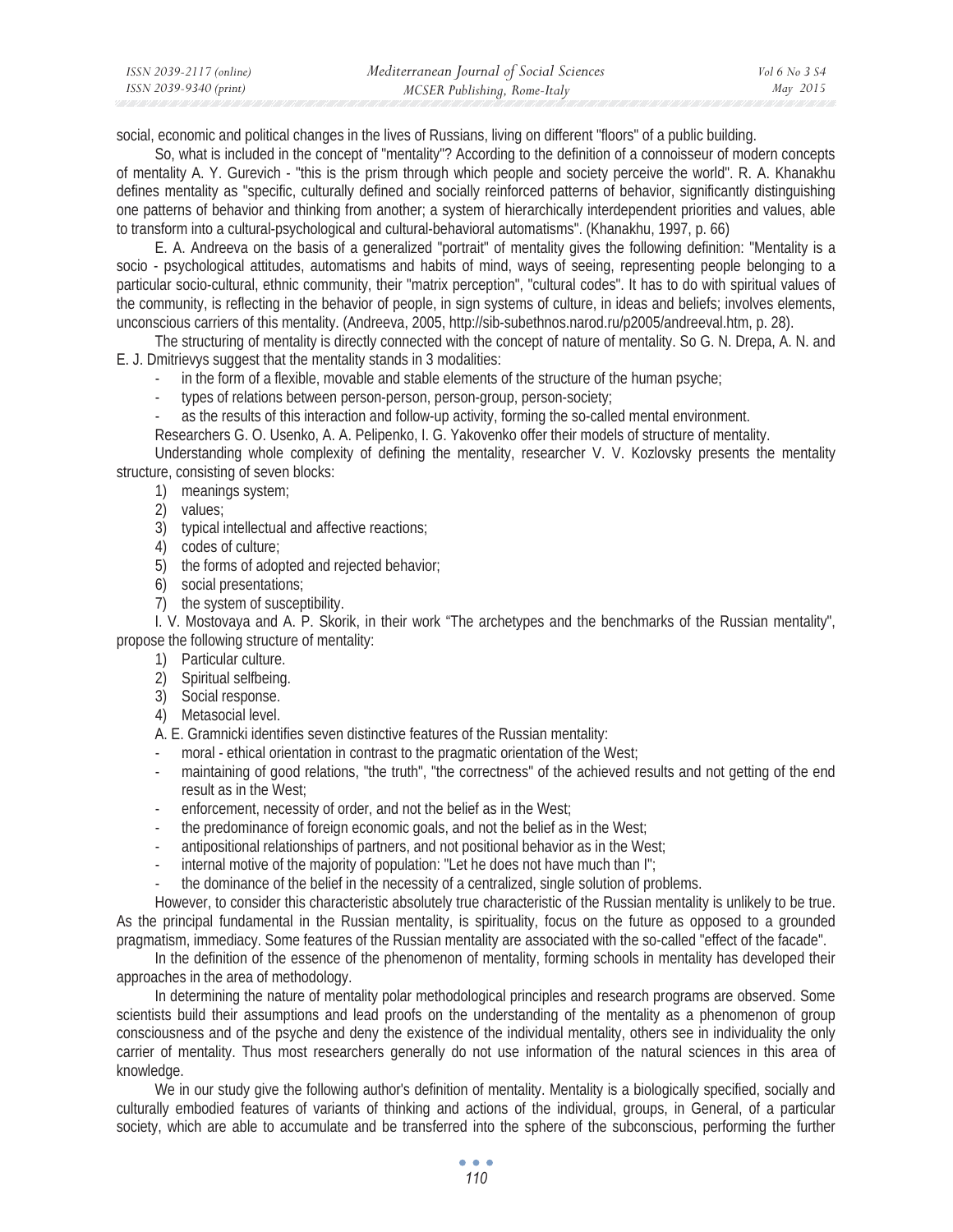function of reflexes.

In addition, in our opinion, the mentality as the quality of something or someone does not have its own independent existence. The ways of the study of the influence of mentality on modernization process in contemporary Russia are very diverse.

We choose the path of assessing the impact of mentality on modernization processes at different levels (mega-, macro - and micro-) since we assume that the impact at different levels will be different. In general, all three levels will create a quite reasonable picture of such influence.

The global level of influence of mentality on the processes of modernization in modern Russia is difficult to fix. But at this level "the difficulties of the present stage of modernization of Russian society attach to the issue of conformity of the Russian mentality implementing by socio-economic and socio-political innovations especially the topicality" (Petrushenko, 2005, pages 75-76).

Taking into account the multi-ethnic and multi-ethnicity and multi-religious reality of Russia in the past and present, we cannot speak about national Russian mentality, but millennial cohabitation and the Genesis of many of the peoples of Russia have formed not only common socio-cultural features, common features of their spiritual life, but especially, specific ethno-national mental structures that in the history of Russia and the life of its different peoples play an ambivalent role.

The Russian mentality has a number of features that distinguish it not only from Western European mentality but from mentality of other Slavic peoples. And the events of the "orange" revolution in Ukraine are direct confirmation. "In other words," says T. K. Petrushenko, - Russian national mentality at its best in the future can serve as a conductor of various kinds of positive innovations in social time and space of the Russian society".

In this context, the context of estimating of the lines of influence of mentality on the processes of modernization in contemporary Russia at the civilized level, some measures of the subjective nature of the measures that can act as a kind program are possible:

- the study of contents and the forms of mentality of different stages at different historical stages of their existence;
- the definition of natural-geographical, economic, social, political and spiritual conditions and factors that would contribute to the emergence of this particular set of mental characteristics of nations and nationalities ;
- correction of mentality with the aim of achieving harmonization of joint life of societies;
- prediction of the effects of political mentality of different social groups on the effectiveness of social progress.

Genuine social progress should include the expanded reproduction of the past humanistic positive experience, and the nature of the modernization of social changes needs to dominate the revolutionary-reformist. Therefore, a positive modernization of Russian society will be considered only in the case when the social conditions as a result of the reforms will be reproduced and strengthened adequately to human nature.

In modern society, in the context of globalization a special place occupy geographically regional reforms. Each region has its own characteristics of natural conditions prevailing cultural structure of interactions, the social nature of the community and the individual. The modern researcher R. Kh. Simonyan notes that "in such regions, the population is of a certain integrity, characterized by developed over centuries special form of symbiosis with nature, specific types of selfsufficiency, common behavioral traits that emerged in the process of adaptation of people to the natural and socio-cultural environment..." (Simonyan, 2012, p. 18).

The peculiarity to think and feel, a kind of picture of the world and the logic of everyday life are caused by the mentality.

The problem of territorial-regional mentality is increasing due to globalization, when regionalization is becoming one of the trends of modern development, where a decisive role is played by the regional structure. Regionalism is characteristic not only for Russia but also for other countries. Actualization of mentality is one of the ways of the system of knowledge of territorial communities and search of subjectively-anthropological factors of the development of territories.

Speaking about the territorial-regional mentality and its influence on the processes of modernization in Russia of the XXI century is necessary to note that it manifests itself most clearly in the customs. The custom is born deep in the social matter of society, the people's life and most of all reflects the fundamental interests of the ethnic group. The mental characteristics of the region are not only in the basic customs, they are found in the situational behavior of the population.

Thus, in the initial period of the revival of the Cossacks by the Russian sociological service "Monitoring" a sociological survey, revealing the attitude of the Cossack and non-Cossack population to the role of Cossack organizations in the system of local government was conducted. Distribution of answers to the question "Do you support the idea of establishing in the Rostov region of Cossack self-government in which the chief executive is the ataman of the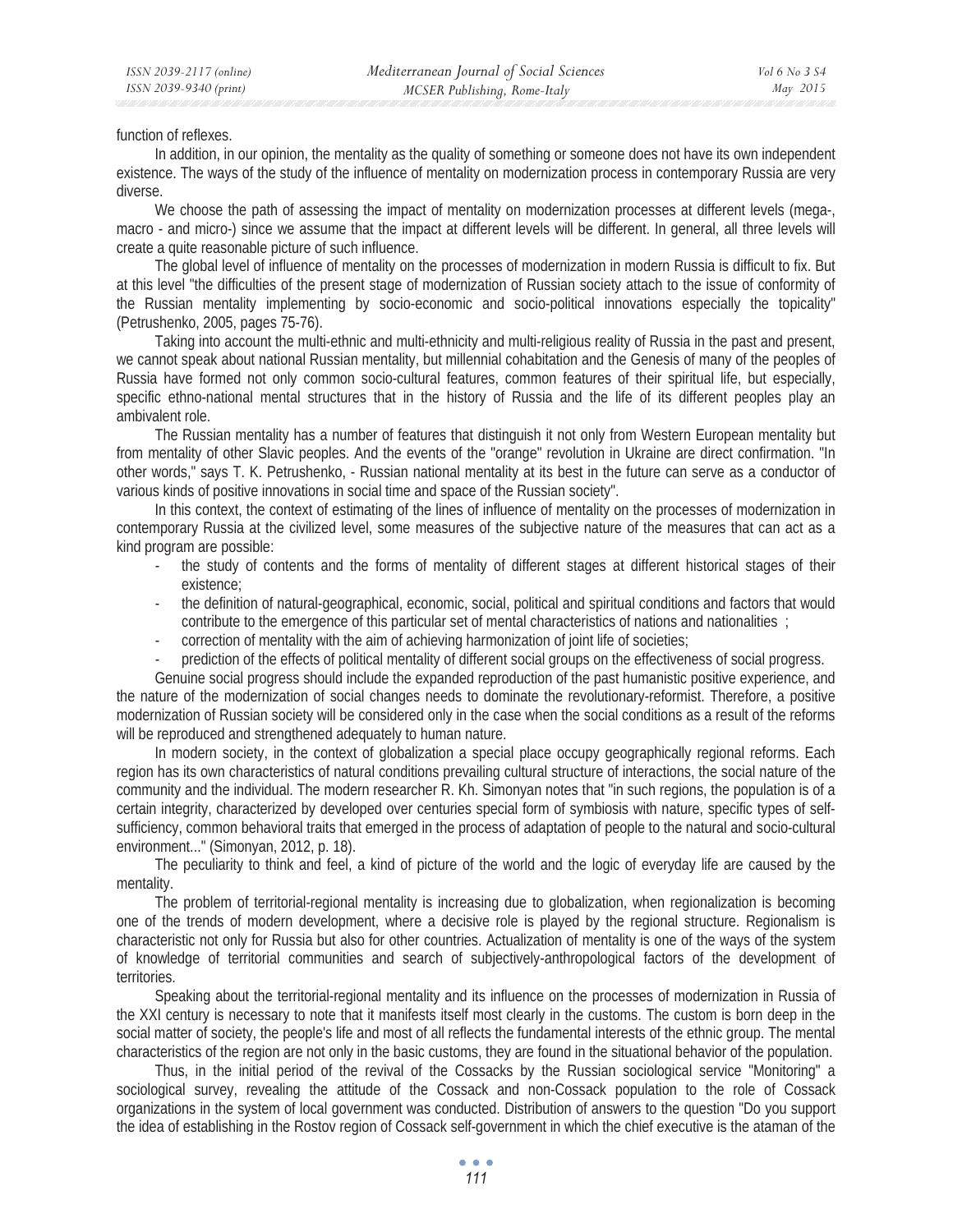don Cossacks?" was the following: support the idea of the Cossack - 50.9% of and 15.2% of non-Cossack population; it was difficult to answer for 24,0% of Cossack and 20.5% of non-Cossack population; other groups did not support this idea. (Modern don Cossacks, 1992, p. 16).

This line of research was continued by O. N. Sysoeva. According to a survey conducted by her, the population's attitude to the Cossack self-government is changing. The question concerning the definition of the aspects of the interaction of the Cossack communities and local governments was given in an open form, which allowed to determine the opinion of the population about the priority directions of activity of Cossack organizations. Among the Cossack population in the order were noted the following preferred areas of activity of Cossack societies: upbringing and education of youth - 90.5%, cultural activities - 85,5%, the activity of the Cossack brigades - 80,1%, military service, 70.3%, protection of nature reserves and wildlife refuges - 51,4%, protection of horticultural plots, partnerships, farms, agricultural land - 38.6%, the protection of important facilities in the area - 13.5 %; social protection of the population - 9.5%, the agricultural activity - 4.3%. The responses of non-Cossack population have about the same dynamics. (Sysoeva, 2007, p. 37)

In the context of reasoning about the impact of political mentality on modernization processes in contemporary Russia, at the macro-level cannot avoid the family, as it played a crucial role in the transmission of mental attitudes and values.

Thus, the study of E. M. Zakharova showed that "the historical memory of the modern family, in spite of spreading recently opinion, is fairly deep, though not in all cases. The majority of respondents (64%), although fragmentary, are guided in their ancestry for 3-6 generations, of which 58.7 % remember about ancestors in 3-4 generations, 6% to 5-6 generations, and 2.3% since ancient times. If we take the average interval of time of life of generations in 30-40 years, it turns out that the depth of the historical memory of the respondents ranges from 100-120 200-250 years. However, the remaining third of respondents keep in memory their ancestry only to the 2nd generation." (Zakharova, 2005, pages. 124- 125)

It is clear that in terms of primary socialization, provided by the family, namely from the depths of historical memory depends on the degree and quality of family influence on the formation of civil and patriotic value orientations of the younger generations.

E. M. Zakharova shows that with the deepening of historical memory in the family a sense of the young man himself as a citizen is strengthening (from 50% in families where it is known only about the parents, to 81% in families leading their ancestry from ancient times); pride of Russian citizenship; a sense of spiritual kinship with Russia. Moreover, young people from families who keep the memory of ancestors, increasingly recognize the new state as successful and are ready to protect it and to contribute fully to its development.

Namely for the reason that mental characteristics are reproduced at the stage of primary socialization in the family, every nation has its own mentality, and, in this sense, regional (ethno-national) mentality is the attribute of every nation. The mentality can not be changed in a short period of time, especially to appear or disappear, as it appears and disappears only with the ethnos.

Characterizing the degree of influence of mentality on political modernization processes on mega-level, such a large group of the population, as the Russians can not be ignored, drawing attention to the feature of Russian mentality, which is associated with unity-community-collectivism. S. I. Duca notes that "the Russians do not seek and has never seeked to individualism, freedom from social ties and obligations, to freedom from the state and public order. Russian people traditionally supports them, he readily creates and reinforces social hierarchy, is committed to creating a strong state". And if to take into account that the mentality changes very slowly and direct access to it is limited (if not prohibited), the mentality can be viewed in two ways:

1) mentality as a steady state in which there is a selection (breeding) of modernization projects;

2) mentality as a restraining factor of economic, political, social and spiritual changes.

Besides the consideration of the influence of mentality on political modernization at the micro-level is complicated by the fact that modernization criteria included mainly economic, political or social settings, and this circumstance greatly complicates the vision of that connection.

However, there are works in which at the analysis of processes of modernization nevertheless is singled out microlevel, and it is denoted differently. In some cases, authors write and talk about "personal syndrome", others mention "modern mentality" (R. Bell), in the third we are talking about the "modern man" (A. Inkeles) in the period of modernization.

So S. A. Efirov believes that the Soviet people were characterized by high self-esteem. In his view, the Soviet people (of which has grown a large part of Russia) was inherent in the social and national "narcissism" - i.e., the admiration of own system or country, national and cultural traditions as opposed to other countries, societies, cultures,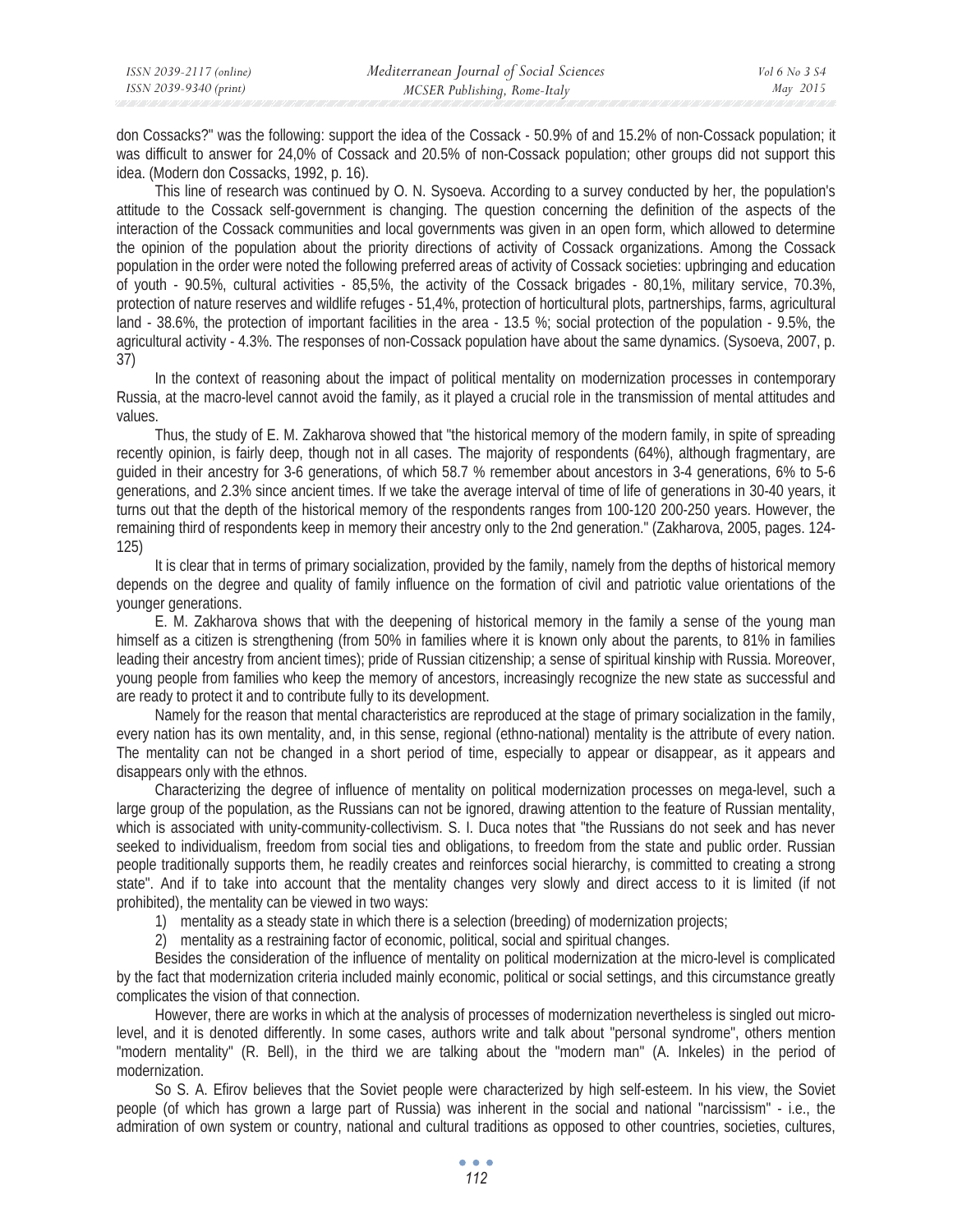minorities. After 1917, C. A. Efirov writes "social narcissism for some time been in the form of cosmopolitic-messianic utopianism based on a fanatical belief in the possession of the universal recipe of "salvation" of mankind and sharply hostile to the ideas of pochvennichestvo and patriotism. Then, increasingly, he began to appose, to intertwine, and sometimes to be replaced (while maintaining a significant portion of the former phraseology) by a more traditional form, imperial-russocentric". (Efirov, 1989, p. 28, 46).

I. M. Popova gives completely opposite personal characteristics of the self-assessment. She believes that we had artificially low national self-esteem. Literally, she writes the following: "But, only getting into the field of view in its "native form", "simple Soviet man" became the object of severe criticism and supercilious contempt, resulting in nicknamescategories: "sovok", "homo Soveticus", "copses", etc. And further also she : "In the post-Soviet period, when our contacts with representatives of "Western civilization" should become closer, many of us licked "wounds", unexpectedly discover that a brilliantly white smiles are not a sign of hospitality, and a hugs are not a testimony of affection. On the other hand, we are beginning, finally, to appreciate that, what rapidly began to lose: unselfishness and sincerity, our "primitive" simplicity". (Popova, 2000, p. 31, 33).

Summing up the results of consideration of the influence of mentality on the processes of modernization in contemporary Russia at the macro level, it should be stated that the regional mental characteristics are found not only in the basic customs, but in the situational behavior of the population, as well as in the language. These mental characteristics are very stable, and they distinguish the majority of representatives of one ethnic (regional) entities from another. It should be emphasized that the mentality has a huge resistance to external influences, historical shocks, to the painful economic and social transformations and it is imperative to keep in mind when organizing and conducting national political modernization projects.

Against the civilization characteristics with their global temporal and spatial scales the activity of each individual is virtually invisible. And the person in such circumstances manifests spiritual bankruptcy, for the spirit of the century imposes to a modern man a skeptical attitude towards his own thinking, to make it receptive to the truths, derived from authoritative sources. The person cannot provide adequate resistance to these constant influences, moreover, according to A. Schweitzer, "falling to his lot financial difficulties affect his mental abilities in such a way that, in the end, he begins to consider himself insufficiently prepared to claim his own views" (Schweitzer, 1990, p. 330-331).

Some authors in the definition of mentality do not include individual characteristics. So, V. E. Semenov characterizes the mentality as "a historically formed grouped, long-termed state of mind, the unity of conscious and unconscious values, norms, attitudes in their cognitive, emotional and behavioral terms."(Semenov, 2000, p. 386)

The mentality seems to us one of the ways to preserve a person's integrity. It is important to remember that the phenomenon of mentality of personality plays an important role not only in the consciousness of the individual, but also his relationship with the human community, and also the system settings of the society as a whole. The peculiarity of the individual, appear to us as a man possessing the necessary minimum rights, advantages, and appropriate safeguards, as a unique individual (with even a minimum of that identity), is able to regulate, to restrict his behavior in various standards: legal, economic, technical, is that in itself it is opposed to the environment, surrounding it, as in essence the identity is autonomous, independent, and free in solutions. But at the same time the person belongs to the environment, as he makes choices, takes decisions and acts in the framework of the society, builds a behavior according to the standards established in this society, and is also limited by other individuals who are in same plane with its space.

In the literature there is a persistent idea that the Russian people and Russia as a whole are set in a rush, in a move to something otherworldly, to a different world. But if we start to find out what is necessary for Russia to realize its ideals, it turns out that it is necessary to be strong, powerful nation.

The uncertainty connected with the line East-West (mega level), and the lines of the reform, counter - reform (macro-level) puts a mark on the individual (micro-level).

Estimating the personal characteristics of the individual in such conditions, some scientists see inflated self-esteem of people, others vice versa, talk about low self-esteem of our citizens.

Historically, due to various reasons (of objective and subjective nature) in our worldview the political mentality aimed not at "I" and at "We" was developed. It is, on the one hand, an obstacle in the modernization reforms and on the other hand, the necessary protection in case of the collapse of the modernization projects.

The reality of this situation we face to this day, for thinking and acting "on orders from above", to live "under the order", has become a habit for millions of people, and "the habit of million is a terrible force". However, there are very difficult issue of personal choice, for "any villain, no matter how diabolical genius he is, even the party of possessed the prophets, are not able to force millions to self destruction, if they do not find within the mass consciousness the dark power, in tune with their own insanity" (Batygin, 1991, p. 266). In other words, within the mass consciousness there are mental structures, in the terminology of G. S. Batygin, "dark force", which should be consonant with the "order from